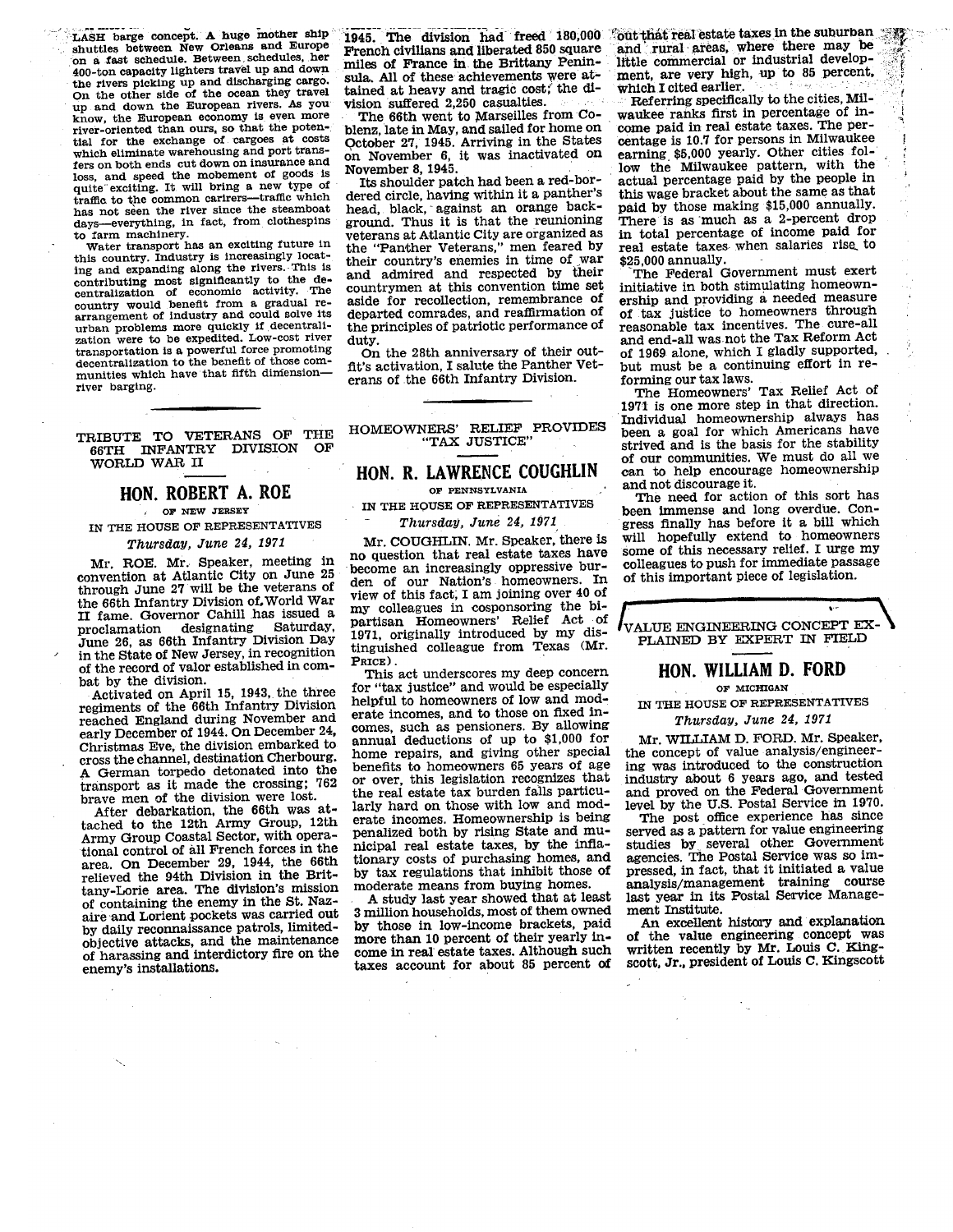& Associates, of Kalamazoo, Mich. It was published in the May bulletin of **the**  Michigan **State** Society of Architects.

Because of the tremendous potential of value engineering at the Federal Government level, **I** recommend it highly to my colleagues, and insert it at this point in the **RECORD**.

### The report follows:

VALUE ANALYSIS-ENGINEERING IN THE

## CONSTRUCTION INDUSTRY

(By Louis C. Kingscott, Jr.)<br>We do Value Analysis/Engineering as a part of our normal Architectural and Engineering Services" most A&E firms will tell you. I said that before 1965, but my experience since has shown that this is not true. Why?

It has been six years since the Concept of Value Analysis/Engineering was introduced<br>to the construction industry. Recently, a marked increase of activity has been noted which appears to be related to the recent -upsurge in prices and accompanying budget restrictions. In an effort to combat this upsurge, the construction industry is becoming more receptive to the VA/E concept.

"We have been cutting costs for years, but we don't call it value engineering," is a typi-cal reaction when one mentions VE in most consulting firms. This is understandable since all firms are concerned in some manner with cutting costs. A question asked by many firms is, "What is the difference, besides the name, from what is being done now?"

Actually, during more than five years of activity in the  $\bar{V}A/E$  profession, our sub-<br>sidiary Washington, D.C. firm has developed and refined  $V\overline{A/E}$  specifically for the construction industry. As pioneers in this field, our  $V\overline{A/E}$  approach has resulted in total cost reductions of at least five percent of total cost of ownership for many clients.

It was in recognition of our early activities in the VA/E field that prompted the United States Senate Committee on Public Works and the House of Representatives Post Office and Civil Service Subcommittee on Postal Facilities and Modernization to ask us along with others to testify before them about the potential of Value Analysis/Engineering in the construction industry. As a result of the Hearings, a number of government agencies have studied this potential and have adopted formal programs.

The present method of design for a facility involves principally the architect and/or engineer developing plans and specifications which take into consideration the design criteria of the owner.

The architects and engineers must determine which materials, equipment and methods are most suitable from the standpoint of aesthetics, economy, function and mainte- nance but within the standards and criteria set by the owner. Generally, the selection is done by an architect or engineer working on a particular aspect of the design. For ex-<br>ample, the electrical engineer selects the generators and material for conductors, conduits, panel boxes, etc. The civil engineer selects the sewage and water systems, etc.<br>In some cases, economic studies are con-

ducted, such as fuel selection, structural systems, and even site selections. However, in most instances, any selections or studies are made by an individual or at best, by a group of individuals within the same discipline. In some cases, a team is called together. But, normally no formal job plan is followed or full-time employees assigned to organize and coordinate activities to genemte and follow through on new ideas.

In essence, what occurs is that each discipline ends up generating requirements, reviewing these requirements, establishing and modifying their particular criteria, based on the standards and criteria of the owner. This approach does not always lead **to** decisions which are most economical for the end function of the facility. Instead, this approach fosters or encourages economic decisions within each area with maximum safety facwithin each area with maximum safety factors deemed necessary by each discipline. Although this system is not totally without merit, it tends to sacrifice end system per- formance in maximizing sub-system performance. The result is that totai cycle costs (total cost of ownership) are not adequately considered.

### HOW DID VALUE ANALYSIS/ENGINEERING ORIGINATE?

During the last years of World War II and the early years of the **war** recovery era, General Electric in its manufacturing activities noticed that some of the substitute materials<br>they were forced to use actually performed as they were forced to use actually perfcrmed as well, or better; and at the same time, they cost the same, or less.

GE decided they needed to know why they didn't discover these substitutes for themselves in the first place without the war forcing them to it. After digging into their usual design practices, they realized that scarcities had forced them to perform a functional analysis approach to the design of their components. And, GE's accompanying cost analyses showed them that a relatively few parts of the design represented a great majority of the high cost items. This basic observation by GE is formalized by Pareto's Law of Distribution. Pareto (1848-1923) was an Italian economist and sociologist who found that in situations where a large number of diverse elements are involved in a single unit, about eighty percent of the costs are in about twenty percent of the elements.

### WHAT IS VA/E?

Value Analysis/Engineering in construction is an objective, systematic method of optimizing total cost of a facility or system for a specific number of years. By total cost is meant the ultimate costs to construct, operate, maintain and replace a facility or system over a specific life cycle.

In simple terms,  $VA/E$  is a systematic, or-<br>ganized approach to obtain optimum value for every dollar spent. Through a system of investigation, unnecessary expenditures are investigation, unnecessary expenditures are avoided or removed, resulting in improved value and economy. The VA/E approach is a creative effort directed towards the analysis of functions. It is concerned with elimination an item but is not necessary to its needed requirements. During this process all ex- penditures relating to construction, maintenance, operation and replacement are con- sidered. Through the use of creative techniques and the latest technical information regarding new materials and methods, alternate solutions are developed for each specific function. VA/E is not simple cost-cutting by making smaller quantities or using less or cheaper materials.

Lawrence Miles, while at GE, the now-rec- ognized father of Value Analysis/Engineering by industry, and the National Society of American Value Engineers, (SAVE), formalized a management approach to develop a series of questions about certain important elements of design. This series of questions can be used in designing an electrical appliance, a building or even finding the best way to do house work. This series is called the "VA/E" Job Plan.<br>Thus the essential component of this or-

ganized effort is the Value Analysis/Engineering Job Plan. The Job Plan breaks down into four phases; i.e., information phase, speculative phase, analytical phase, and proposal phase.

Before the Job Plan can be utilized, the **VA/E** effort must seek out high cost areas having potential segments of unnecessary costs. This continuing effort should &art **as** soon as valid design decisions have been **made**  and end only when the client accepts **tae**  Jacility or product.

After a number of high cost areas are **iso**lated and evaluated, the areas of **greatest**  potential savings are selected for further **VA/E** study. Systems such **as** structural **sys**tems and mechanical systems are always investigated for unusually high costs. The study is conducted by a trained multi-disciplined team. This team approach has proven to be most productive.

### THE INFORMATION PHASE

During this phase four principal questions must be answered.

What is the design?<br>What does it do?

What is the value of the function?

What does it cost?

The first step taken by the team is to gather all pertinent information such as exgather all pertinent information such as ex- isting criteria, present performance, and spe-cial problems. The next step in the information phase is most important--determining the primary and secondary functions of the design and relating these functions to cost. In simple terms, primary and secondary functions are those performance characteristics that a design possesses. The primary function is the basic purpose of design. It is the function that must remain to do the job. Conceivably, all other functions might be eliminated, but the primary cannot. Secondary functions are not required to achieve the basic purpose of the design-they only aid in achieving it. If the design can be changed, the need for secondary functions may be modified or even may disappear. For example, in a typical electrical wiring system, the wire itself performs the primary function—conduct current.

The insulation performs secondary functions-protect wire, identify wire, and insulate wire. Theoretically, we could eliminate the insulation and still perform the primary function-conduct current. Quite often we find that the secondary functions cost more than the primary function.<br>The next step is to determine the value or

worth of the primary function. This is defined as the lowest cost achievable to perform the primary function in the most elementary<br>manner feasible within the state of our pres-<br>ent technology, with due consideration given to aesthetics. Normally, no value is assigned<br>to secondary functions. This value or worth is used as a guage to indicate whether or not good value is apparent in the performance of a particular function. Extreme accuracy in determining this figure is not important since it is merely used for comparison.

The final step in the information phase is to determine what we are paying to perform this function. If this figure exceeds the estimated value of the function by many times, poor value and high costs are indicated.

### THE SPECULATIVE PHASE

During this phase of the principal question to be answered is—what alternate ways can the necessary function be performed? This phase is designed to introduce new ideas to perform the basic function. Therefore, it is necessary to fully understand the problem, and, by using the problem solving or creative technique, to generate a number of possible solutions. The objective of this process is to generate a greater quantity of ideas, thereby enhancing chances of optimum solutions and<br>higher savings.

The creativity process starts early in life for every individual and maximizes at 4-5 years of age. From then on, creative thinking is restricted due to parental and school controls, rules, regulations and social and legal requirements until many lose their inherent ability to be creative. In fact, one can become negative.

What can be done? For one thing, it must<br>be recognized that the creative process requires an alert mental attitude and a re-<br>sponsiveness to change. Also, it must be rec-<br>ognized that regeneration of creativity can<br>definitely be advanced through training.